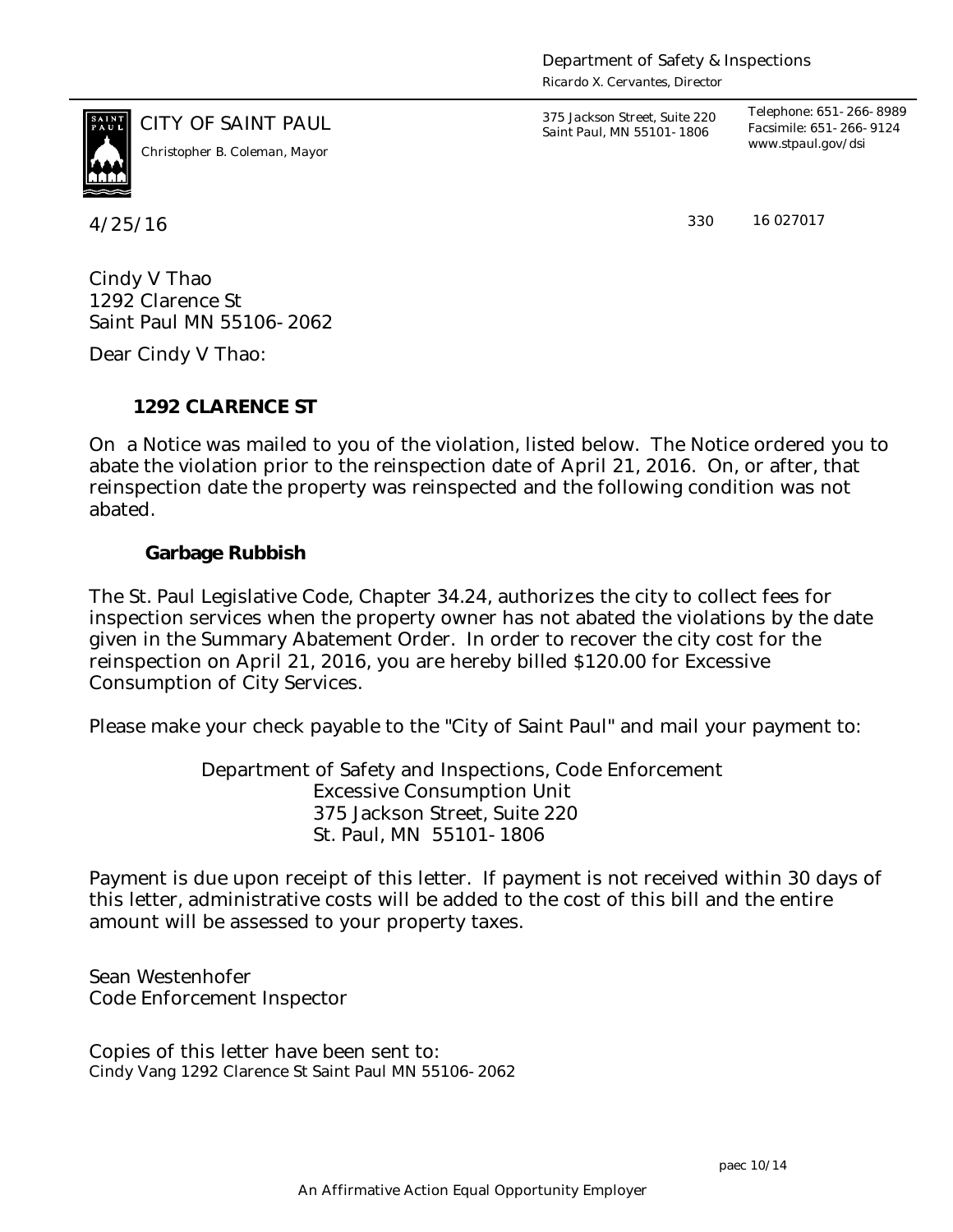## City of Saint Paul, Department of Safety and Inspections

**4/25/16**

**EXCESSIVE CONSUMPTION INVOICE #** 1236958

| File $#$ :             | 16 027017        |
|------------------------|------------------|
| <b>Property Addres</b> | 1292 CLARENCE ST |
| Property PIN:          | 222922330059     |
| Owner Name:            | Cindy V Thao     |

Fee Description and Amount Excessive Consumption of City Services \$120.00

Payment is due upon receipt of this letter **Failure to pay within 30 days will result in this amount being assessed to your property taxes.**

Make your check payable to the City of Saint Paul Send payment to: Department of Safety and Inspections Excessive Consumption Unit 375 Jackson Street, Suite 220 St. Paul, MN 55101-1806

| Keep this portion for your records:             | Date Paid: ________________ Amt Paid: _____________                                           |
|-------------------------------------------------|-----------------------------------------------------------------------------------------------|
|                                                 |                                                                                               |
| Garbage Rubbish                                 |                                                                                               |
|                                                 |                                                                                               |
|                                                 | -----------Cut HERE   ----------------- Cut HERE   --------------- Cut HERE   --------------- |
| <b>RETURN</b><br>this portion with your payment |                                                                                               |
| EXCESSIVE CONSUMPTION PAYMENT                   | City of Saint Paul, Department of Safety and Inspections, Code Enforcement Division           |
| Folder #: 16 027017                             |                                                                                               |

INVOICE # 1236958 Dated 04/22/2016

| <b>Property Address:</b> | 1292 CLARENCE ST |
|--------------------------|------------------|
| Property PIN:            | 222922330059     |
| <b>Owner Name:</b>       | Cindy V Thao     |

Fee Description Excessive Consumption of City Services  $$120.00$ 

Garbage Rubbish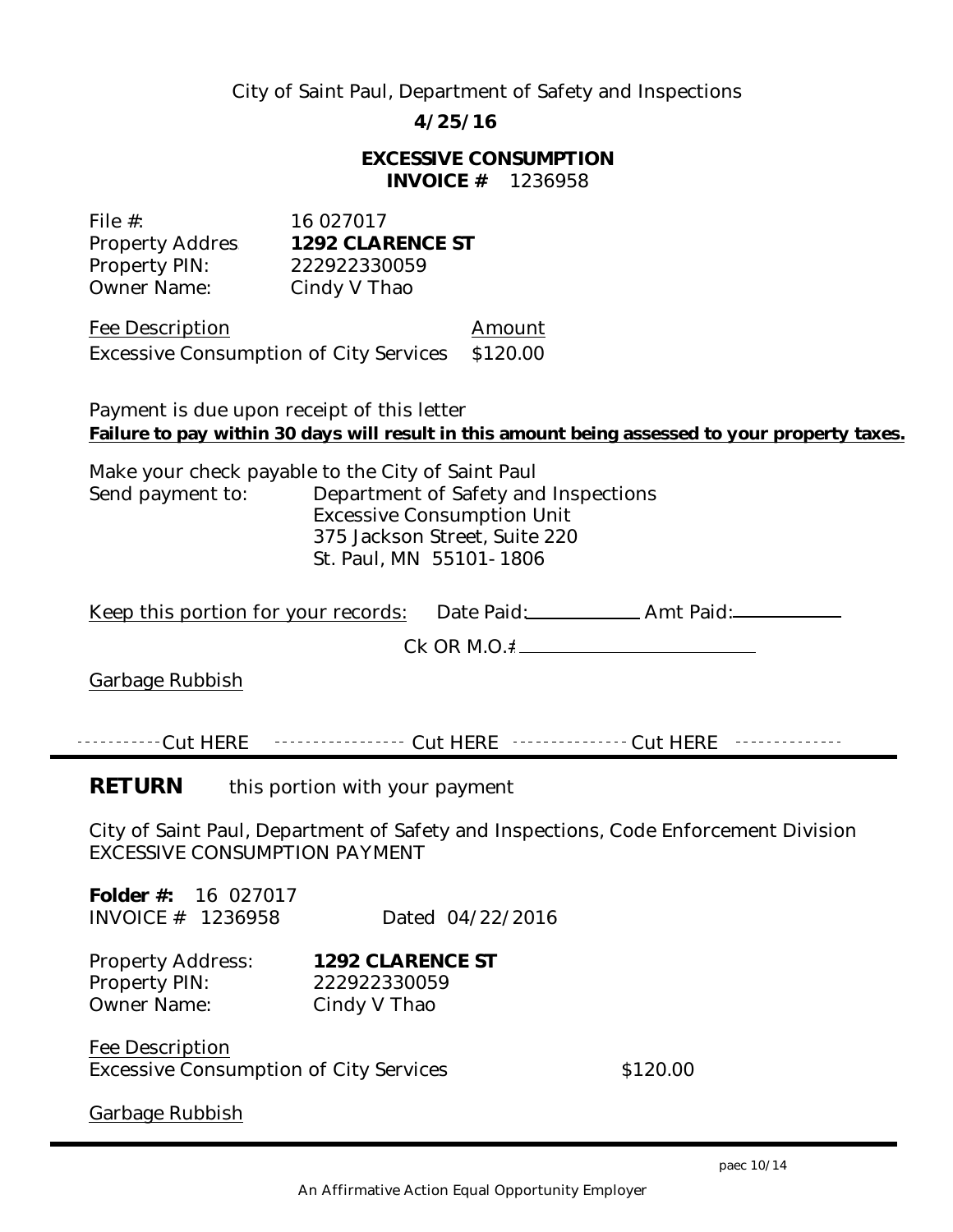*Ricardo X. Cervantes, Director*



*www.stpaul.gov/dsi Christopher B. Coleman, Mayor*

CITY OF SAINT PAUL *375 Jackson Street, Suite 220 Saint Paul, MN 55101-1806*

*Telephone: 651-266-8989 Facsimile: 651-266-9124*

4/25/16 330

16 027017

Cindy Vang 1292 Clarence St Saint Paul MN 55106-2062

Dear Cindy Vang:

**1292 CLARENCE ST**

On a Notice was mailed to you of the violation, listed below. The Notice ordered you to abate the violation prior to the reinspection date of April 21, 2016. On, or after, that reinspection date the property was reinspected and the following condition was not abated.

**Garbage Rubbish**

The St. Paul Legislative Code, Chapter 34.24, authorizes the city to collect fees for inspection services when the property owner has not abated the violations by the date given in the Summary Abatement Order. In order to recover the city cost for the reinspection on April 21, 2016, you are hereby billed \$120.00 for Excessive Consumption of City Services.

Please make your check payable to the "City of Saint Paul" and mail your payment to:

Department of Safety and Inspections, Code Enforcement Excessive Consumption Unit 375 Jackson Street, Suite 220 St. Paul, MN 55101-1806

Payment is due upon receipt of this letter. If payment is not received within 30 days of this letter, administrative costs will be added to the cost of this bill and the entire amount will be assessed to your property taxes.

Sean Westenhofer Code Enforcement Inspector

Copies of this letter have been sent to: Cindy V Thao 1292 Clarence St Saint Paul MN 55106-2062